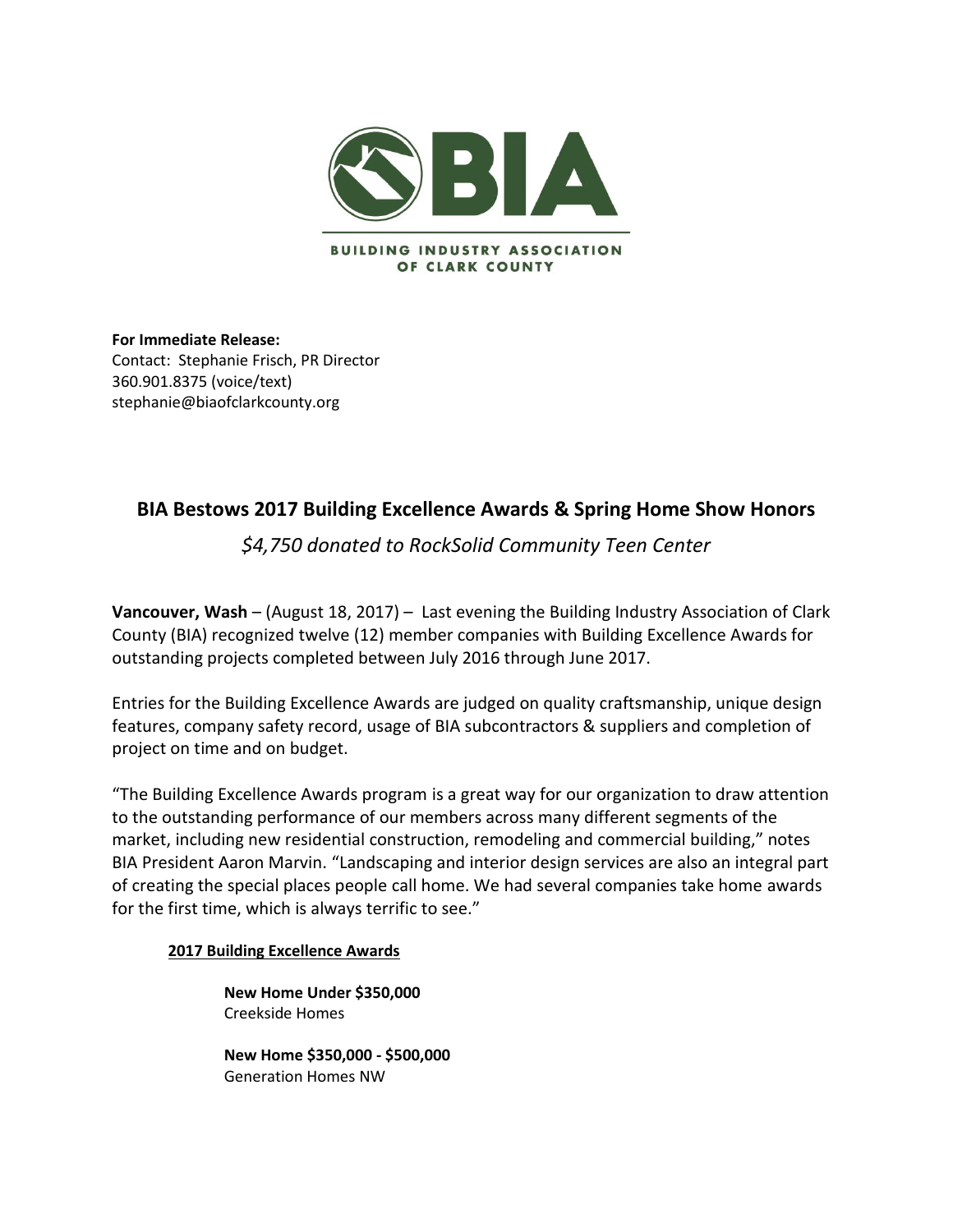#### **2017 Building Excellence Awards (cont.)**

**New Home \$500,000-\$750,000** "Paterson Residence" by Copper Creek Homes

**Universal Design** "Harvey & Bennett Residence" by Design Doctors Construction, LLC

**Multi-Family New Construction** "Whipple Creek Village" by Boulevard Homes NW

**Multi-Family Remodel** "Lake Crest Apartments" by Millar Construction

**Residential Landscaping** "Deutsch Residence" by Vick Landscaping

**Residential Interior Design** "Mitchell Residence" by Carrie McCampbell Design

**Residential Remodel \$50,000 - \$100,000** "Cram Residence" by Kashas Design Build

**Residential Remodel \$100,000 - \$200,000** "Parker Residence" by Mountainwood Homes

**Residential Remodel \$\$200,000+** "McCulloch Residence" by Project 360 Construction, Inc.

**New or Renovated Commercial Project** "St. Elizabeth Ann Seton Catholic High School" by Hinton Development, LLC

# **NW Natural New Homes Tour and Chef, Hop & Vine award winners**

Winners of awards voted on by attendees of the *NW Natural New Homes Tour presented by DeWils* and *NW Natural Chef, Hop & Vine* event were also honored at last night's dinner meeting. The New Homes Tour was held during the first two weekends of June and featured 18 homes by 12 BIA builders. The popular Chef, Hop & Vine kick-off night featured area chefs paired with local breweries and wineries at 7 homes on the tour.

Half of the ticket proceeds from the June 1 Chef, Hop & Vine tour were donated to ROCKSOLID Community Teen Center in Battle Ground. Executive Director Marcy Sprecher and Board Member Lori Lindberg accepted a check for \$4,750 on behalf of the charity last night. "We are so grateful to the BIA and Chef, Hop & Vine committee for choosing Rocksolid Community Teen Center as the recipient of this event," shares Marcy Sprecher. "ROCKSOLID provides a safe after